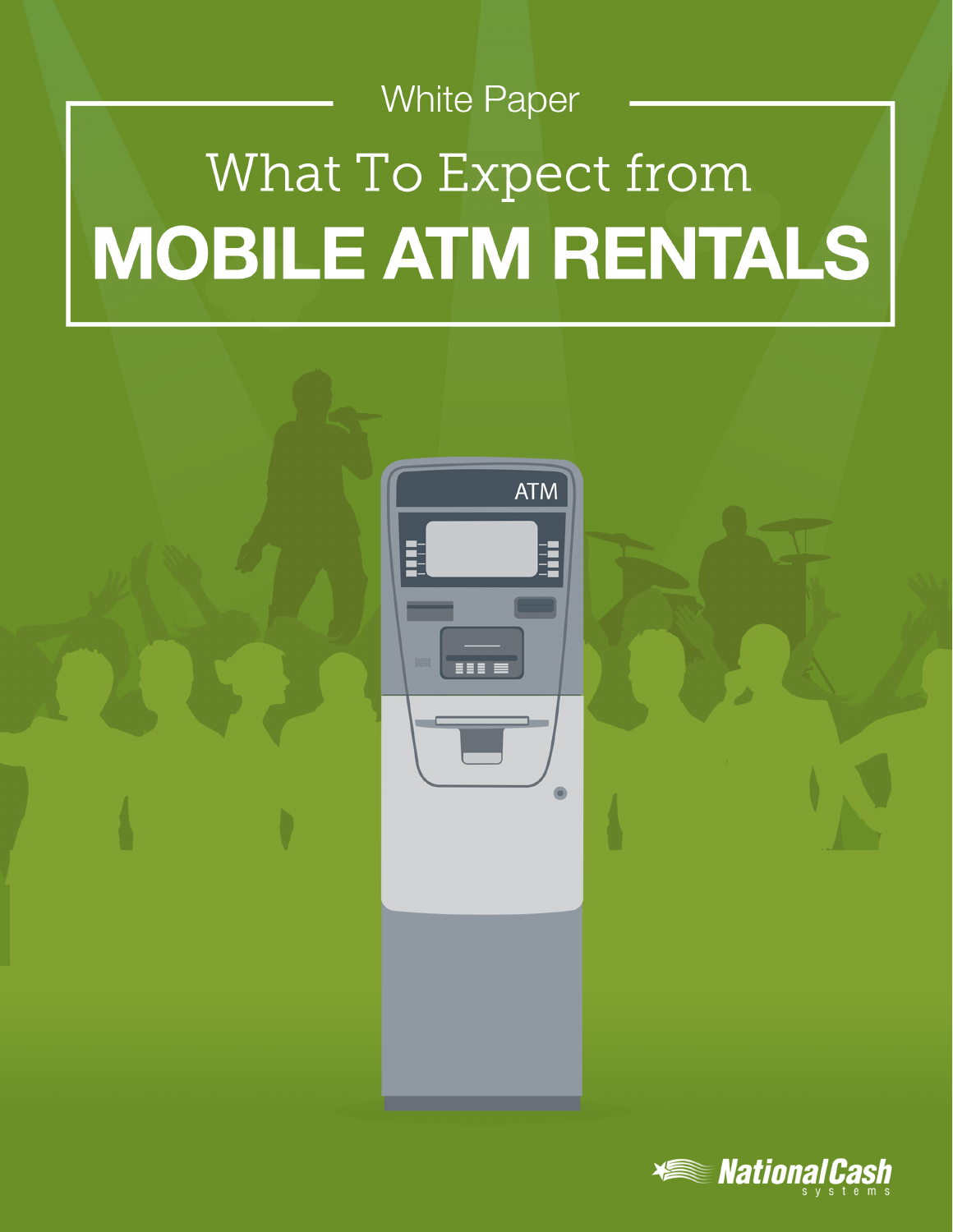## **WHITE PAPER**



# **What To Expect from Mobile ATM Rentals**

**Mobile ATMs help increase customer spending and convenience, as well as offering cost savings. But when choosing an ATM provider, it's important to know what ensures a successful implementation.**

**By Denise Harrison** Contributing writer, ATMmarketplace.com

Sponsored by:



**EVALUATE:** Went planners are increasingly<br>turning to mobile ATMs as a way to<br>improve the event experience, while<br>providing monetary benefits for the event turning to mobile ATMs as a way to improve the event experience, while organizers and vendors. Mobile ATMs are completely managed by the ATM rental company, so the machines are maintained and kept operational without requiring the time or effort of the event organizer. Because mobile ATMs are flexible, the machines are generally placed (indoors or outdoors) at the most advantageous locations, where money is most needed.

In addition to flexibility, mobile ATMs also increase profits; event attendees with access to money spend more than they would otherwise. Attendees also are more likely to spend with cash, so vendors save fees from credit card processing and insufficient checking account funds.

Access to ATMs increases spending and customer satisfaction. The customer doesn't have to leave the event to get more money, and the more money the customer has in his pocket, the more likely it is that it will be spent. This keeps spenders at the location for longer periods of time, increases spending which consequently

## **Mobile ATM deployment opportunities**

 $\triangleright$  Air, boat and auto shows  $\triangleright$  Concerts **Conferences**  $\triangleright$  Conventions  $\triangleright$  Farmers markets **Festivals** Parades  $\triangleright$  Racing events **Rallies**  $\triangleright$  Seasonal celebrations and galas  $\triangleright$  Sporting events  $\triangleright$  State or county fairs **Tournaments**  $\triangleright$  Trade shows

increases profits for the retailers, provides customer convenience and gives event companies measurable advantages.

#### **The benefits of mobile ATMs**

 $\triangleright$  Plays

**Increased spending at venue.** With ATMs located strategically and conveniently at an event, customers having access to extra cash are more likely to remain at the event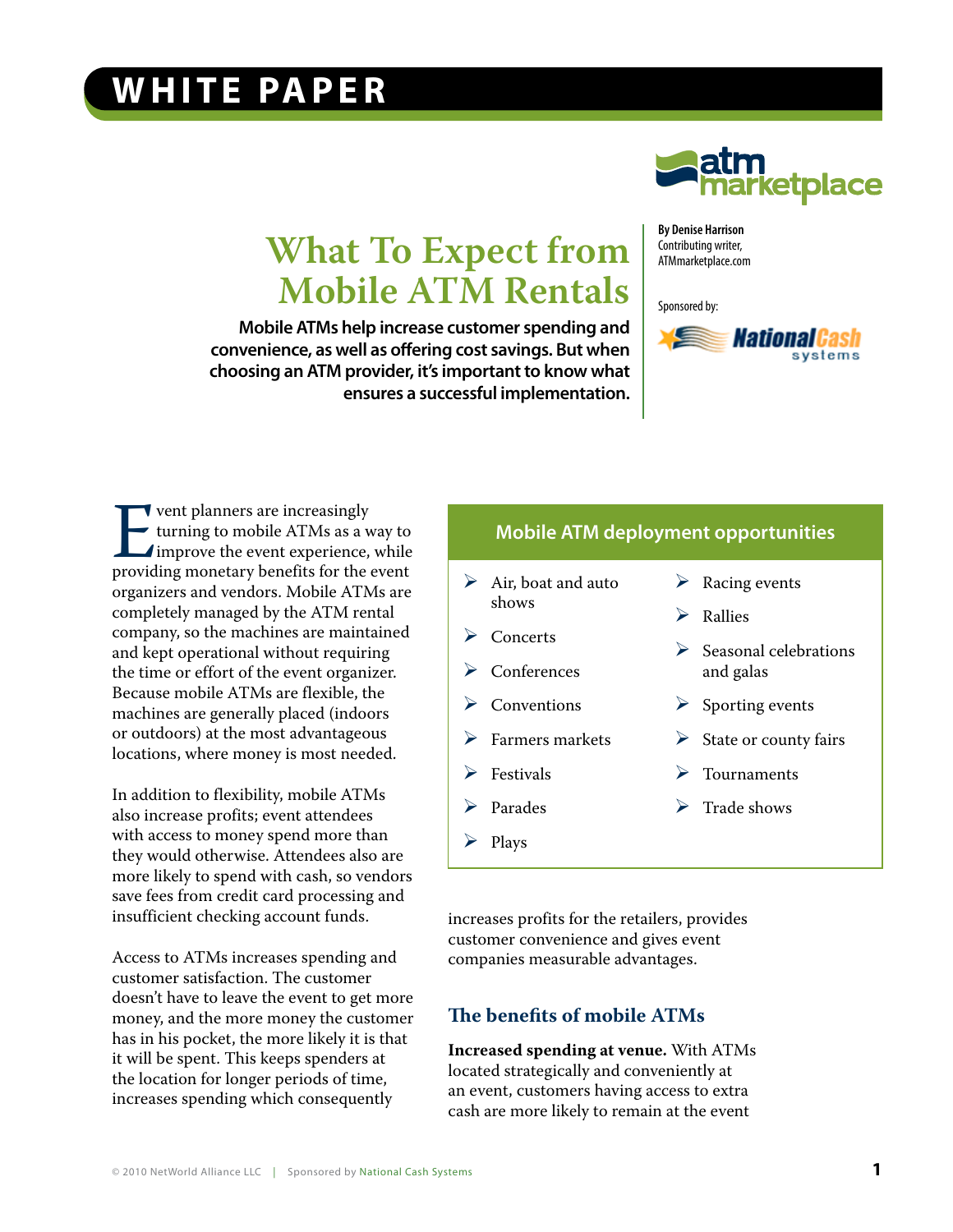longer and have been demonstrated to be more satisfied. The results of these longer stays and higher satisfaction are significant and immediate: a 50 percent increase in on-site retail sales.

**Customer service.** Having an ATM on site is a customer-service convenience, which is expected by many and is a key benefit to mobile ATMs. Customers feel more secure spending cash at events, as opposed to writing checks or using credit cards. If a shopper is interested in purchasing an item but is out of cash, the retailer can point the shopper to a nearby ATM, and within minutes, the shopper can return to purchase the desired item. Because getting cash is simple, the customer is more likely to return to actually purchase the item.

**Cost savings.** Another feature that benefits retailers is that more cash transactions results in fewer NSF fees and credit card expenses. The retailer also saves time since there are fewer checks and credit cards to process.

### **Three requirements for a successful mobile ATM rental**

**Easy to locate.** Since the major advantage to customers is convenience, a mobile ATM ideally is placed in strategic locations where customers are most likely to need cash. These locations include areas such as entrances, bar areas, food courts, carnival sections and merchandise vendors.

Mobile ATMs also must be easy to find. Clear and prominent signage allows customers to identify the machines from a distance, and well-done signage should allow retailers to easily direct customers to the nearest ATM. It also is important to have a suitable amount of ATMs so that one is always within view, and customers

*Mobile ATMs offer a 50 percent increase in on-site retail sales.* 

get quick access and fast transactions with short, or no, lines.

**Easy to place.** Since revenues increase when mobile ATMs are on-site at events, the machines should be placed at the most opportune areas for customer use. A significant consideration when choosing mobile ATMs is whether to use wired or wireless technologies. Wireless technologies make the mobile ATMs easier to place because they are not tethered by phone lines, offering maximum placement flexibility. Furthermore, with wireless technologies, there is no need to worry about the safety and security of the physical phone line, which could be damaged intentionally or unintentionally by customers.

**Easy to monitor.** An event manager does not have time or the expertise to



*ATMs should have clear and prominent signage, so they are easy to find.*